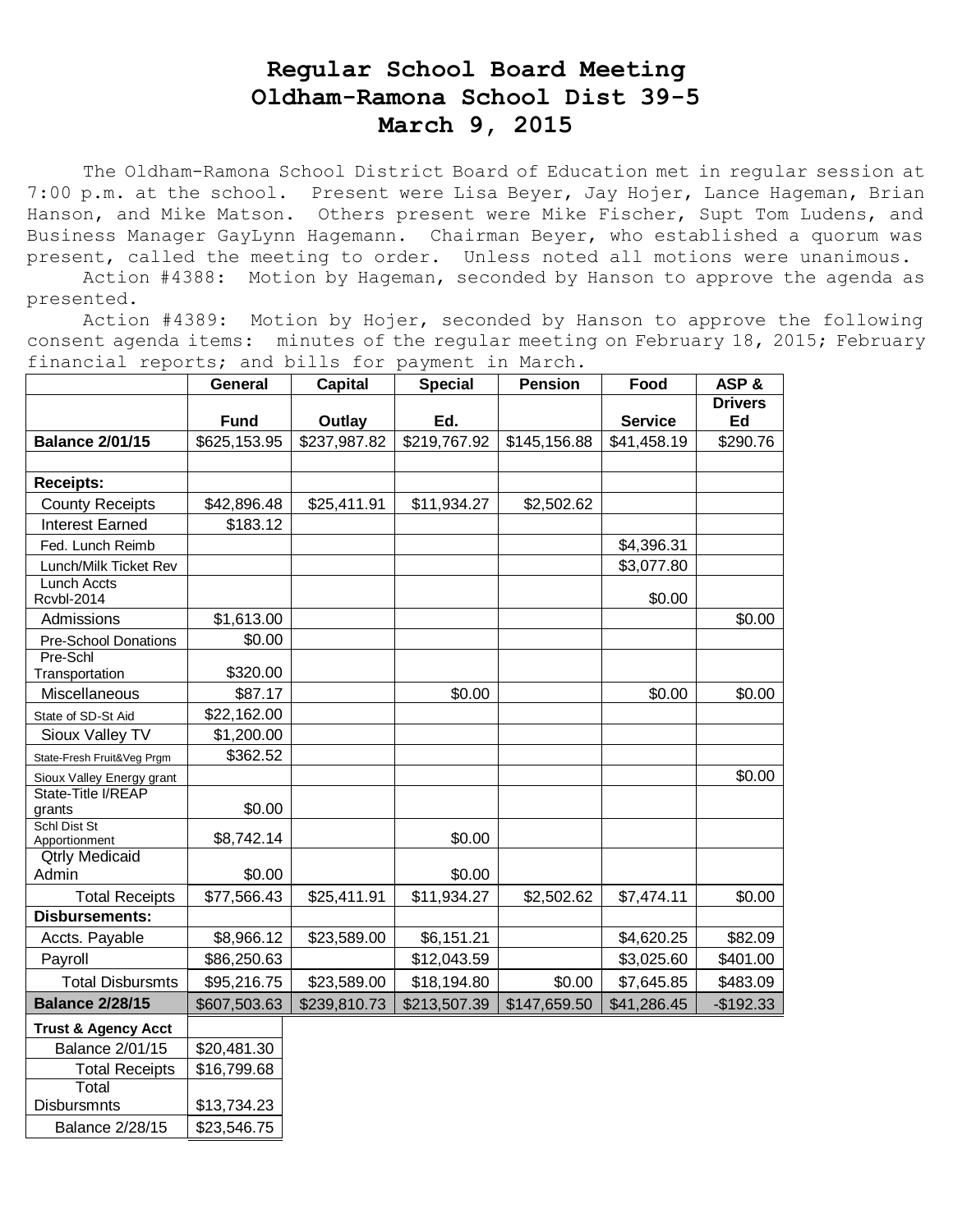| Bills for payment in March:                       |                                |          |
|---------------------------------------------------|--------------------------------|----------|
| General Fund<br>Ace Hardware                      | Supplies                       | 113.98   |
| American State Bank                               | Cash for BBB Workers           | 505.00   |
| Barger Electric                                   | Repairs                        | 165.15   |
| Campbell Supply                                   | Supplies/Repairs               | 58.88    |
| Century Business Prod.                            | Copier Maint                   | 22.79    |
| Dakota Sports                                     | Supplies/Equip                 | 19.50    |
| Glass Products                                    | Repair Outside Doors           | 438.20   |
| Hillyard                                          | Supplies                       | 462.68   |
| Imprest Fund                                      | Reimb                          | 1,237.59 |
| Madison Daily Leader                              | Publishing                     | 76.08    |
| MARC                                              | Supplies                       | 179.49   |
| Menards                                           | Supplies                       | 25.05    |
| Paul Fischer                                      | Snow Removal                   | 385.00   |
| Petty Cash                                        | Postage/Reimb                  | 39.60    |
| Playscripts                                       | Supplies                       | 308.47   |
| Prairie Lakes Ed. Coop                            | Purchased Services             | 98.15    |
| Prostrollo Auto Mall                              | Repairs                        | 101.14   |
| Ross Dixon                                        | Vehicle Maint                  | 105.00   |
| SD Symphony Orchestra                             | Educational Field Trip         | 120.00   |
| Servall Towel & Linen                             | Purchased Service              | 165.43   |
| Shopko                                            | Supplies                       | 31.92    |
| Titan Machinery                                   | Bus Repair                     | 341.08   |
| Toledo Physical Education Supply                  | Supplies                       | 177.98   |
| Us Postal Service                                 | Supplies-Stamped Envelopes     | 286.20   |
| Variety Foods                                     | FFVP                           | 261.50   |
| Waverly School District                           | Inservice Expense              | 400.00   |
| Woodwind & Brasswind                              | Supplies                       | 139.89   |
|                                                   |                                |          |
| Capital Outlay Fund<br>Alliance Communications    | Phone Service                  | 193.02   |
| AT&T Mobility                                     | Supt Cell Phone                | 93.26    |
| Bud's Clean-Up Service                            | Garbage Service                | 196.12   |
| C & W Diesel & Truck Service                      | Vehicle/Bus Repairs            | 925.31   |
| Century Business Leasing                          | Lease Color Copiers--2 Mo.     | 1,261.62 |
| City Of Oldham                                    | Water/Sewer                    | 32.00    |
| Deann Hildebrandt                                 | Reimb Equipment                | 175.00   |
| F & M Oil                                         | Gas/Fuel                       | 1,954.28 |
| First National Bank                               | Pmt On Capital Outlay Certif's | 500.00   |
| MCI                                               | Long Distance                  | 55.02    |
| Mid-American Energy                               | Heat-Ramona                    | 2,474.17 |
| Northwestern Energy                               | Heat-Oldham                    | 796.79   |
| NSP Xcel Energy                                   | Electricity-Ramona             | 1,963.83 |
| Time Management Systems                           | Payroll Software               | 28.38    |
| Town Of Ramona                                    | Water/Sewer                    | 242.88   |
|                                                   |                                |          |
| Special Education Fund<br>Children's Home Society | Residential Plcmnt             | 1,532.64 |
| F & M Oil                                         | Gas/Fuel                       | 519.24   |
|                                                   |                                |          |